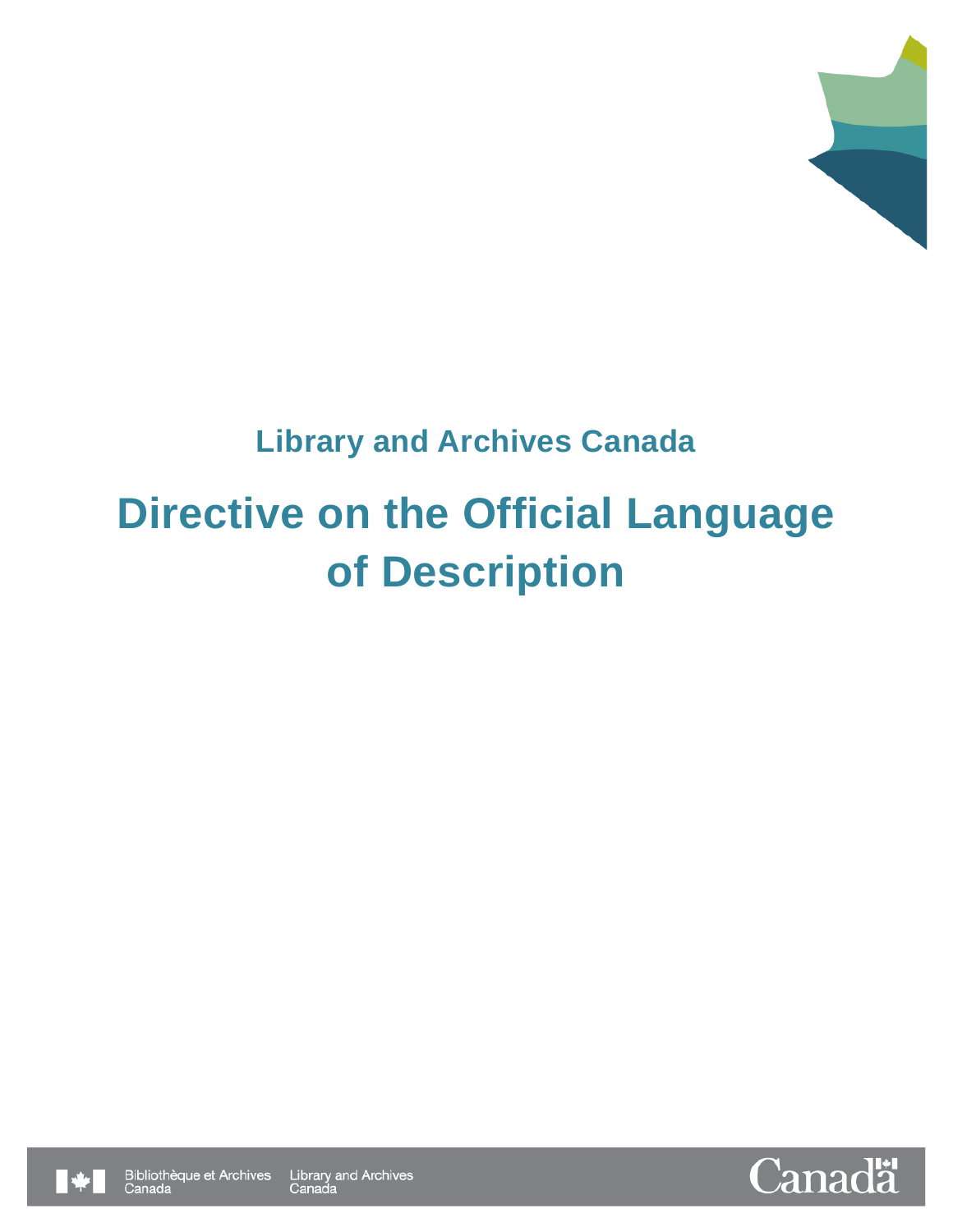#### Library and Archives Canada

### **Directive on the Official Language of Description**

#### **1. Effective date**

This directive has been approved by Management Board of Library and Archives Canada (LAC) and takes effect on 23 May 2017.

#### **2. Application**

As of the effective date, this directive applies to all LAC activities that involve the creation or modification of descriptive metadata about LAC holdings that clients access via LAC's external web site. This directive applies to descriptive metadata for both published and unpublished documentary heritage in LAC holdings.

The directive also applies to LAC services that involve the creation of metadata by LAC cataloguers for publications created in Canada, but which are not necessarily part of LAC holdings. This includes publication information and bibliographic records created by LAC that are provided to publishers or Canadian and foreign libraries collecting Canadian publications.

It does not apply to any corporate content produced by LAC and managed through the [www.canada.ca](http://www.canada.ca/) web site.

This directive should be applied in conjunction with the *[Library and Archives Canada](http://www.bac-lac.gc.ca/eng/services/cataloguing-metadata/Pages/lac-subject-heading-policy.aspx)  [Subject Heading Policy](http://www.bac-lac.gc.ca/eng/services/cataloguing-metadata/Pages/lac-subject-heading-policy.aspx)*, the *[Bilingual Cataloguing Policy](http://www.bac-lac.gc.ca/eng/services/cataloguing-metadata/Pages/bilingual-cataloguing-policy.aspx)*, and the *Policy on the Language of Description for Archival Documents*. See aforementioned policy instruments for detailed instructions on describing both LAC holdings and Canadian publications catalogued but not acquired by LAC (e.g., Cataloguing in Publication) and archival resources, in accordance with accepted international and national library and archival standards and practices.

#### <span id="page-1-0"></span>**3. Definitions**

See more definitions in [Appendix A.](#page-8-0)

#### **Basic descriptive metadata** *[Métadonnées descriptives simples]*

Basic descriptive metadata is information that reflects the key characteristics of an information resource (IR) and which establishes its intellectual content, access rights or physical attributes, and facilitates its discovery. It may be an intrinsic part of metadata established when the IR was originally created or directly transcribed from the IR. Basic descriptive metadata also includes the information created by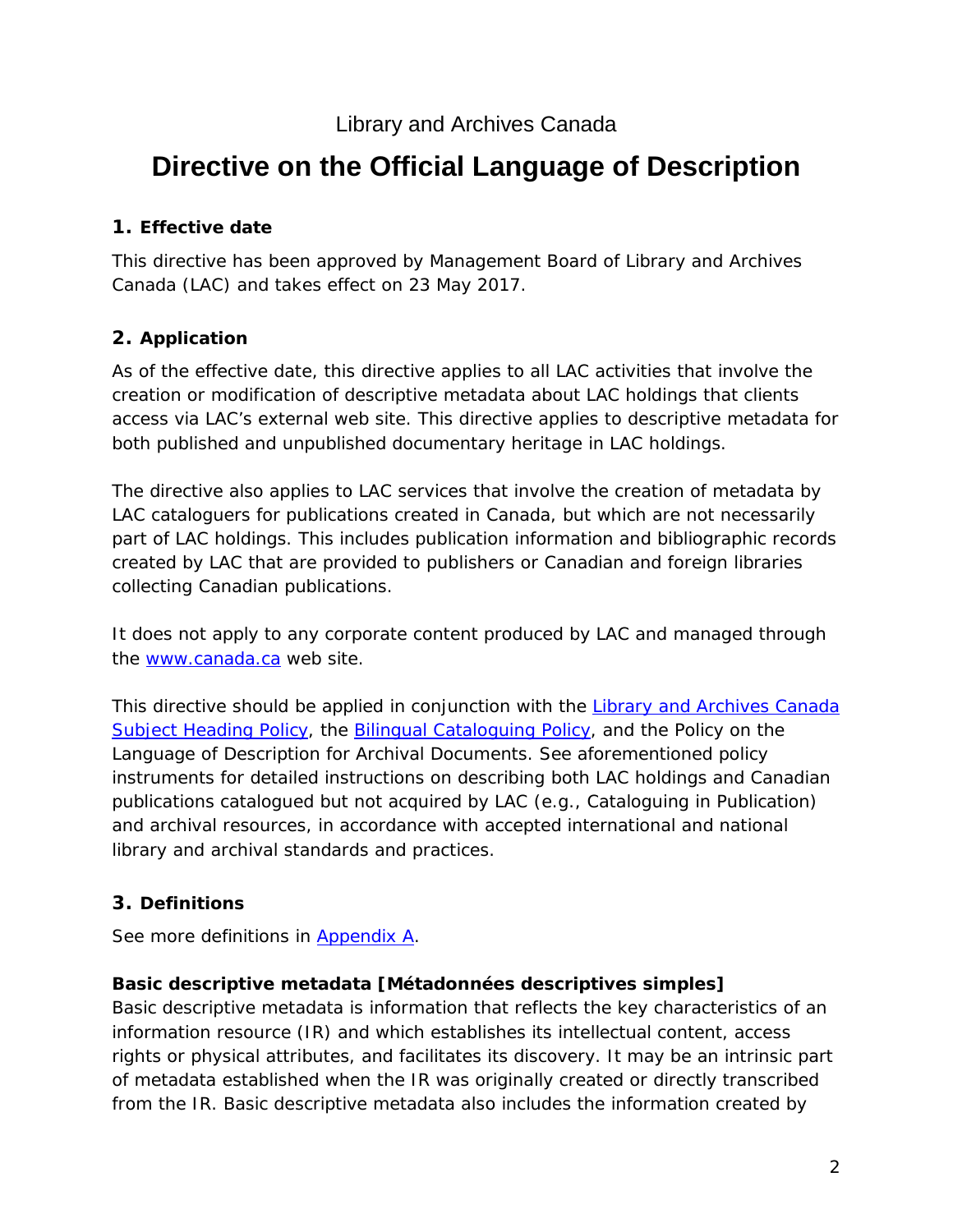transcribing the content, either by LAC staff, optical recognition conversion or third party activities. Basic descriptive metadata may be created or modified both before and after transfer to LAC. Basic descriptive metadata enables clients to discover LAC holdings and related bibliographic information at, for example, the name, title, finding aid, file, and/or item levels.

#### **Enhanced descriptive metadata** *[Métadonnées descriptives enrichies]*

Enhanced descriptive metadata is information that establishes broad contextual and background information on the intellectual content, subject, or relationships of documentary heritage IRs. It may be created by LAC, supplied by the creator/donor, or provided by third party. Enhanced descriptive metadata enables clients to discover LAC holdings at a higher-level, for example, in series and fonds descriptions, biographical, and administrative fields, or via subject access (subject headings and classification numbers).

#### **Service** *[Service]*

An activity is considered a service when all four of the following components are present: 1. Client; 2. Product; 3. Process; and 4. Authority.

In the context of this directive, enhanced description is considered a service provided by LAC, in that relevant contextual information is analyzed by LAC staff according to professional standards in order to facilitate discoverability by clients.

On the other hand, the harvesting or simple manipulation of basic descriptive metadata does not constitute a service; it is merely a partial process. Harvesting or simple manipulation of metadata elements does not result in the transformation of the metadata into a new product.

#### **4. Context**

LAC is mandated to acquire, preserve, and make known Canada's documentary heritage for the benefit of present and future generations. Increasingly, LAC clients are using the Web as the means of searching, discovering, and accessing our collections. To ensure that access is as easy as possible, users need accurate and effective online discovery tools, such as catalogues, dedicated thematic guides, and virtual exhibitions. When creating, repurposing or presenting these types of tools, LAC must respect all applicable legal and policy requirements, national and international professional standards and practices of library and archival science, as well as financial and human resources considerations. This *Directive on the Official Language of Description*, which falls under LAC's *[Access Policy Framework](http://www.bac-lac.gc.ca/eng/about-us/policy/Pages/access-policy.aspx)* (2016) and the *[Policy on Making Holdings Discoverable](http://www.bac-lac.gc.ca/eng/about-us/policy/Pages/policy-making-holdings-discoverable.aspx)* (2013), outlines specific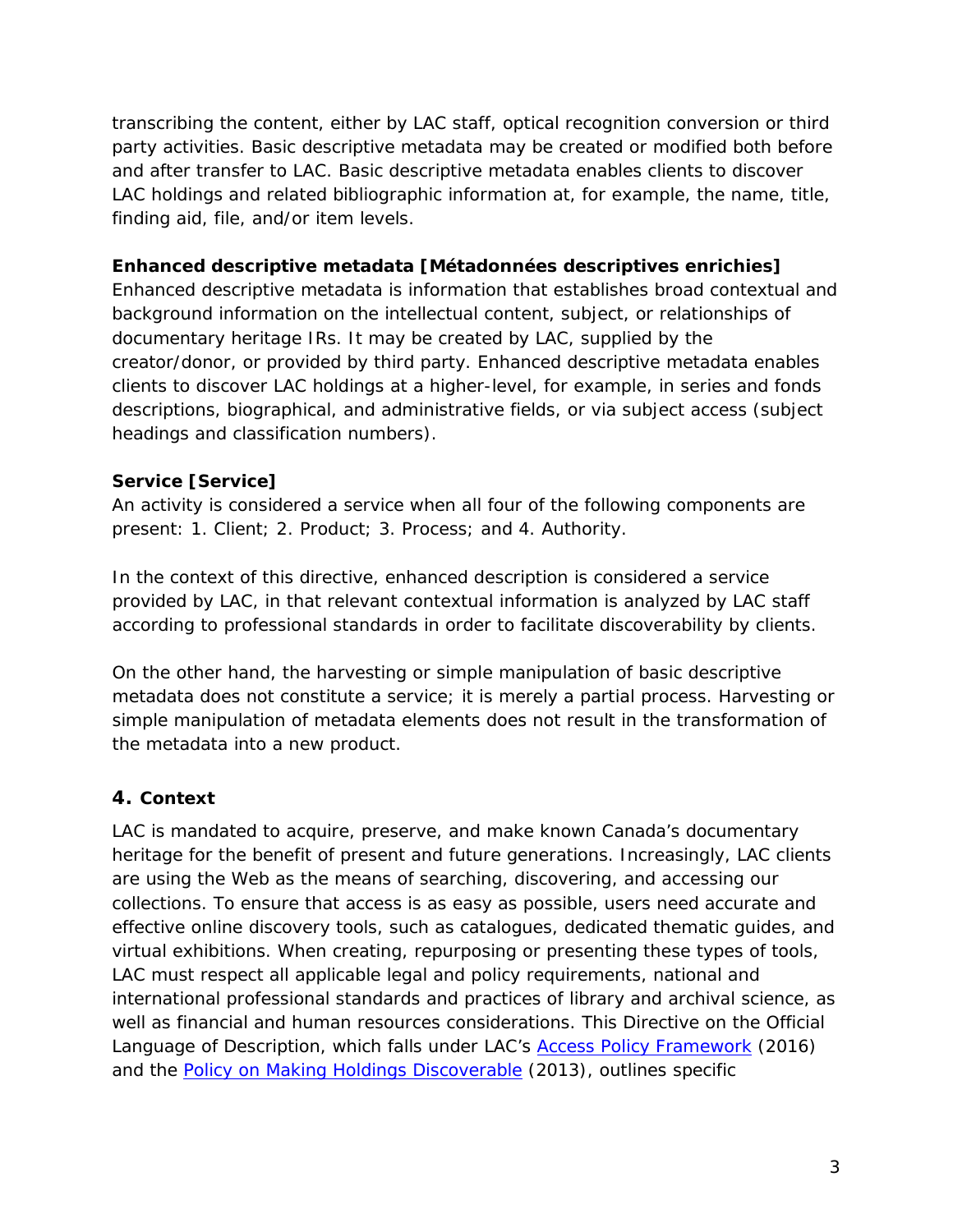requirements pertaining to the creation and management of descriptive metadata in Canada's two official languages.

As a federal government institution, LAC is subject to the *[Official Languages Act](http://laws-lois.justice.gc.ca/eng/acts/o-3.01/)*, the *[Policy on Official Languages](http://www.tbs-sct.gc.ca/pol/doc-eng.aspx?id=26160)*, and the *[Policy on Communications and Federal](https://www.tbs-sct.gc.ca/pol/doc-eng.aspx?id=30683)  [Identity](https://www.tbs-sct.gc.ca/pol/doc-eng.aspx?id=30683)*. Specifically, Part IV of the *Official Languages Act* states "Every federal institution has the duty to ensure that any member of the public can communicate with and obtain available services from its head or central office in either official language and has the same duty with respect to any of its other offices or facilities (*a*) within the National Capital Region; or (*b*) in Canada or elsewhere, where there is significant demand for communications with and services from that office or facility in that language.*"* In addition, Part VII of the *Act* outlines the government's commitment to "(*a*) enhancing the vitality of the English and French linguistic minority communities in Canada and supporting and assisting their development; and (*b*) fostering the full recognition and use of both English and French in Canadian society."

The Treasury Board of Canada Secretariat tasks departments with developing their own policy suites and tools to support official languages policy implementation and compliance. The standardized application of relevant legislation and policy to federal government websites is facilitated by the common use of the Canada.ca platform for active corporate content. Given that LAC is exempt from migrating documentary heritage, metadata and supporting services to the Canada.ca platform, the current directive defines how LAC will meet official languages obligations when carrying out descriptive activities.

LAC must also respect accepted international and national professional standards and practices of library and archival science. As the steward of documentary heritage created by others, LAC must ensure that publications and archival records in the holdings retain their original form and authenticity. Likewise, LAC must protect the descriptive information about the holdings by preserving its accuracy, reliability, authoritativeness and authenticity. The balance between improving discoverability through translation of descriptive metadata on the one hand, and respecting the original source on the other, varies depending on the type of material and the context of creation. Copyright law, for example, limits the translation of publication titles, while translating descriptive metadata for unpublished records can amount to an act of undue interpretation. Alongside legislation and policy, the professional expertise of library and archival staff is key to ensuring that the management of descriptive metadata at LAC is aligned with relevant standards and best practices.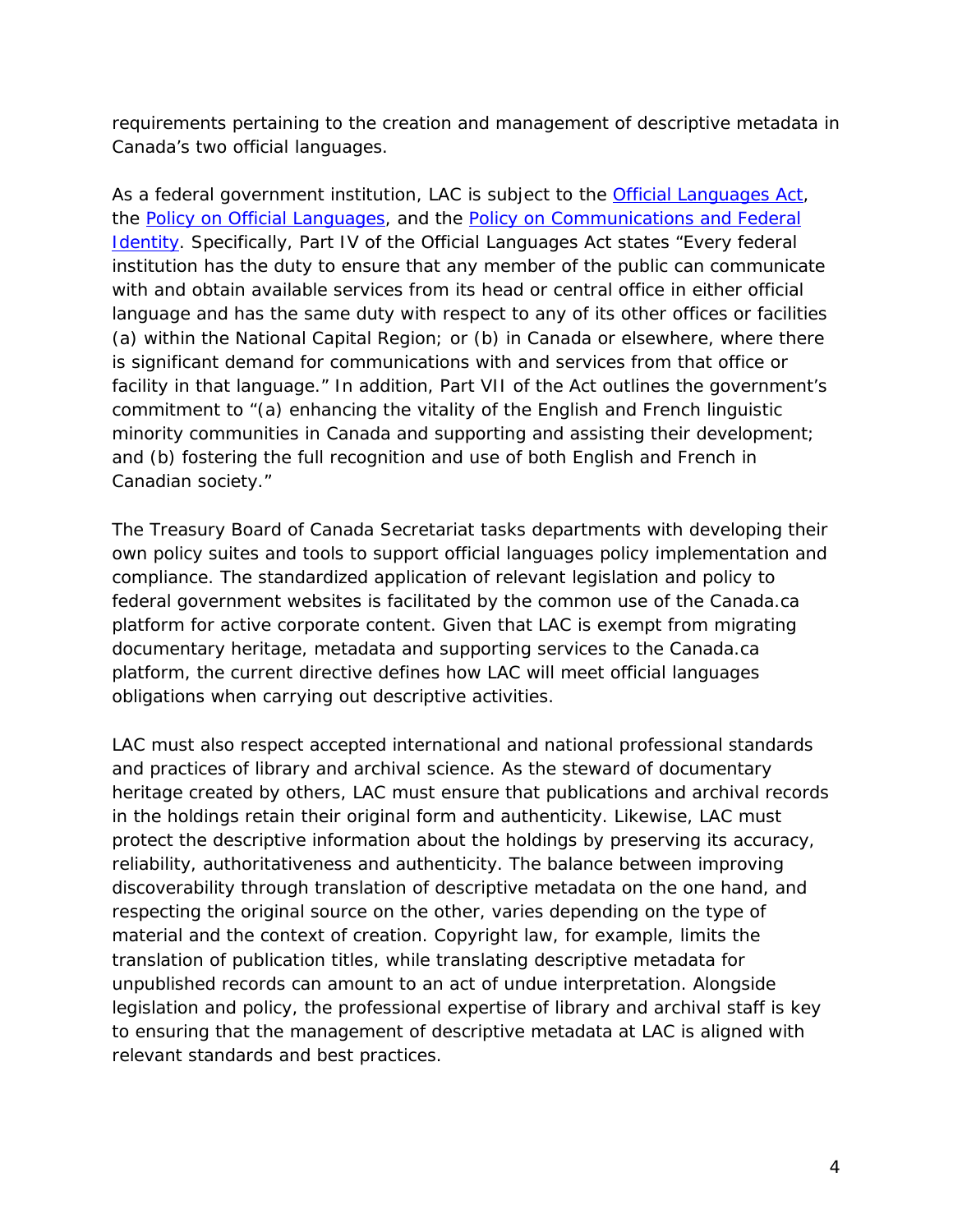LAC's policy approach to the translation and management of descriptive metadata is contingent on human and financial resources. Effective description of documentary heritage is a complex activity that requires professional training, and, similarly, the accurate translation and revision of good descriptive metadata require appropriate expertise. In delivering on its mandate as a whole, LAC is constantly challenged with the critical task of reconciling fiscal realities with stakeholder expectations for additional content to be discoverable. For a list of relevant policy instruments and related documents see [Appendix B.](#page-1-0)

#### **5. Purpose**

The purpose of this directive is to outline how LAC fulfills its commitment to make its holdings discoverable in alignment with the *Official Languages Act*, the *Policy on Official Languages*, and the *Policy on Communications and Federal Identity,* while still respecting its mandate as the custodian of documentary heritage and allocated resources*.* Moreover, this directive outlines LAC's approach to enabling discovery of the holdings in a manner that is accurate and authentic with respect to the original publications and archival records.

#### **6. Requirements**

LAC distinguishes between basic descriptive metadata and enhanced descriptive metadata, where the latter is a service provided by LAC to the public.

#### **6.1 Basic Descriptive Metadata**

LAC harvests and/or manipulates basic descriptive metadata in the language in which the information resource was created.

#### **6.1.1 Published Descriptions**

For unilingual publications, LAC creates one catalogue record in either English or French. Descriptive metadata elements (i.e., fields including title, author, publisher, and contents) are transcribed in the language of the publication in order to create a true and accurate representation of that publication. Cataloguing of aboriginal or foreign language publications is completed in English, according to *LAC's Bilingual Cataloguing Policy* and the *Resource Description and Access: RDA standard*.

All bilingual and multilingual publications containing substantial portions of text in both English and French will be catalogued twice, once in English and once in French.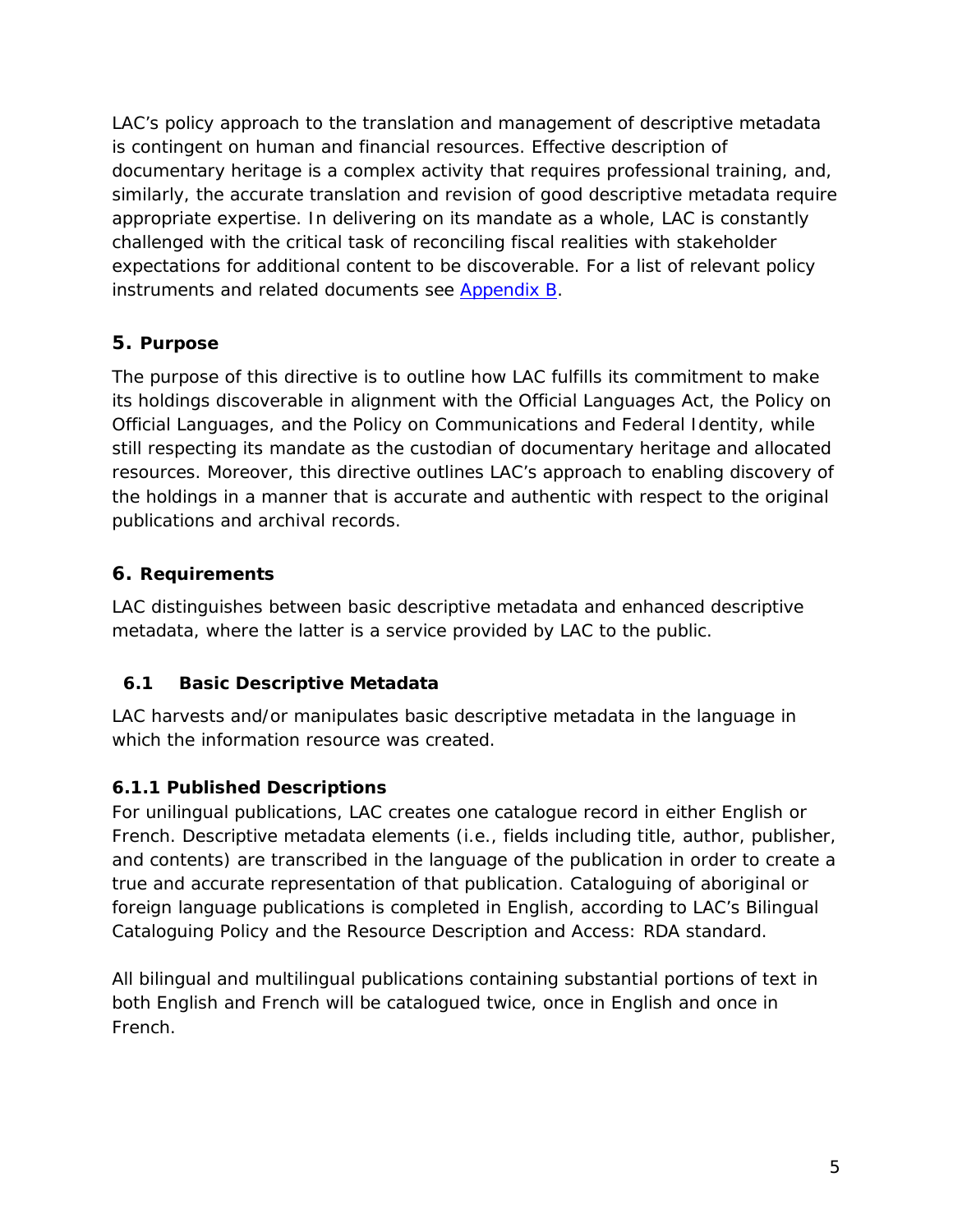#### **6.1.2 Unpublished Descriptions**

For unpublished holdings, LAC provides the content of descriptive metadata fields at the sub series and below in either English or French, according to the prevalent language of creation. Descriptive metadata at the sub series and below is considered basic metadata and, in accordance with accepted archival standards and practices, is normally done in the language of creation. For audio-visual media in a foreign language, items are described in the language of accompanying material rather than in the language of creation.

Descriptive metadata at the sub series and below comprises accession-level descriptions and file lists or finding aids where files, volumes or items are listed. These finding aids are provided in English or French, based on the language of the records listed.

For archival records containing substantial portions of text in both English and French (as determined by the professional judgment of the describer), basic descriptive metadata will normally be provided in both official languages. Other methods designed to facilitate consultation (e.g., subject headings, personal name headings or corporate name headings) may be provided in both official languages, in so far as there are official or established equivalents.

#### **6.2 Enhanced Descriptive Metadata**

The provision of enhanced descriptive metadata is a service provided by LAC that reflects the research and analysis involved in placing information resources into their historical and cultural context. The metadata created through this service enables the discoverability of documentary heritage holdings. As a service, enhanced descriptive metadata is provided to the public in both official languages, in accordance with official languages requirements.

LAC provides broad contextual and background information on the content, subject, physical attributes, or relationships of documentary heritage in both official languages, including by creating bilingual on-line exhibitions, research aids, and/or thematic guides.

#### **6.2.1 Published Descriptions**

For unilingual publications, LAC enables discoverability by providing subject headings in both official languages on full and core level catalogue records. Personal or corporate body name descriptions may be provided in both official languages, in so far as there are official or established equivalents. LAC also applies Library of Congress Classification and Dewey Decimal Classification to publications, thereby expressing the subjects of works in language-neutral notation.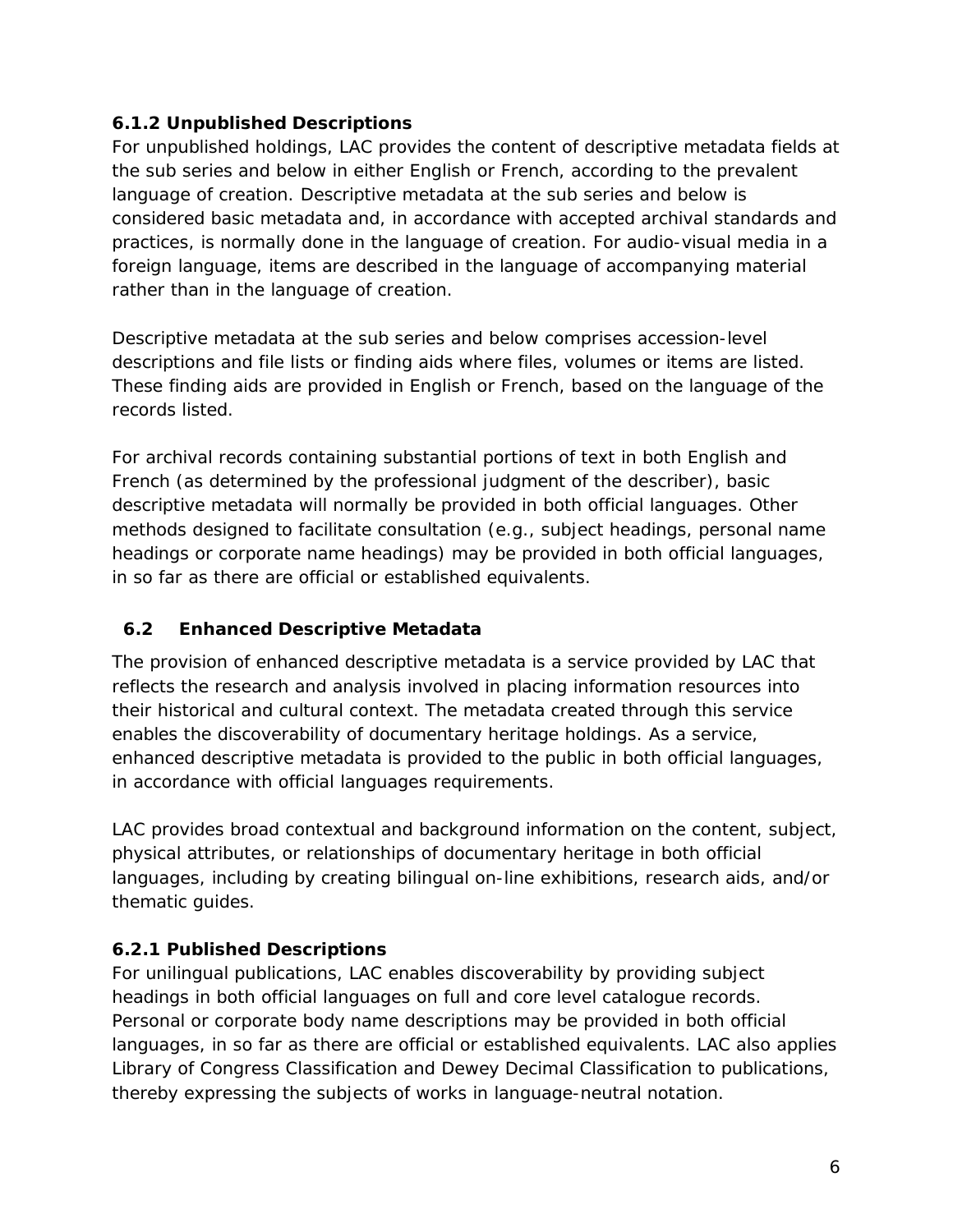#### **6.2.2 Unpublished Descriptions**

LAC creates and manages bilingual archival descriptions at the series level and higher, and creates on-line bilingual research guides and aids.

For descriptions below the series, other methods designed to facilitate consultation (e.g., subject headings, personal name headings or corporate name headings) may be provided in both official languages, in so far as there are official or established equivalents.

#### **6.3 Descriptive Infrastructure**

LAC provides online interfaces for discovering published and unpublished holdings in both official languages. These interfaces search the metadata in LAC's descriptive systems. This includes an archival database that supports English and French equivalent descriptions. For publications, LAC also provides the infrastructure to support the assignment of subject headings in both official languages as well as of personal and corporate name headings in English or French.

#### **7. Roles and Responsibilities**

Discoverability is a shared responsibility across LAC. More specifically:

- **7.1.** The Assistant Deputy Minister and Chief Operating Officer is responsible for the implementation of the directive, with support from the Directors General of Public Services Branch, Preservation Branch, Government Records Branch, Published Heritage Branch, and Private Archives Branch, all of whom share responsibility for ensuring their staff acquire, ingest, create, modify, and/or manage basic and enhanced descriptive metadata in accordance with this directive. This includes coordinating the translation of enhanced descriptive metadata.
- **7.2.** The Director General, Communications is responsible for ensuring that her or his staff work with the Operations Sector to provide editing and translation services within established timeframes and standards. Content that is used for communication purposes will be provided in both official languages as per relevant Government of Canada legislation and policies.
- **7.3.** The Director General, Innovation and Chief Information Officer is coresponsible, with the Operations Sector, for the structure of the data and responsible for maintaining an application which is capable of supporting Official Languages requirements, e.g., English and French equivalent archival descriptions and the ability to assign Subject Headings in both official languages.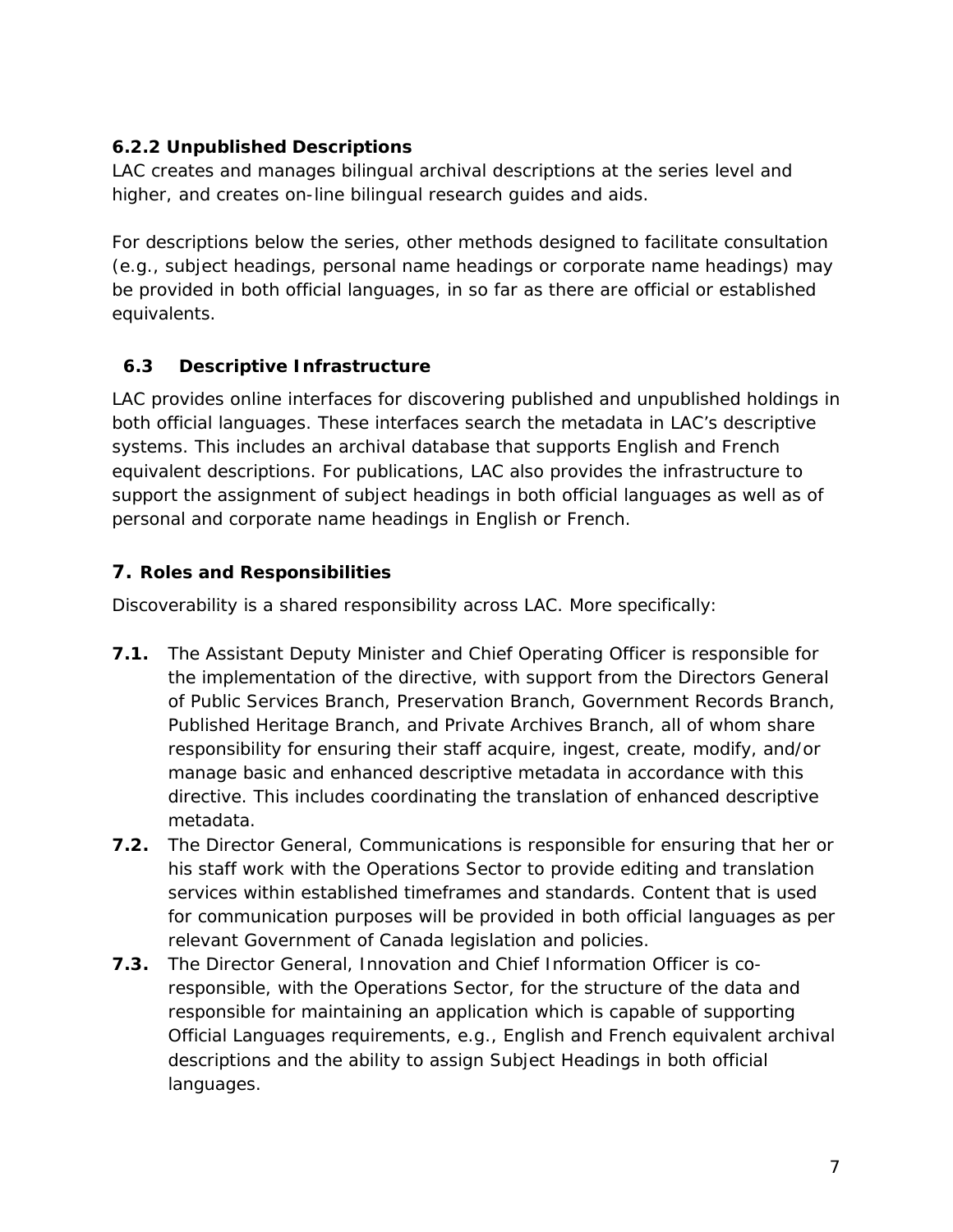**7.4.** Managers and staff create and modify, and/or manage descriptions of published and unpublished holdings in accordance with this directive and the *Access Policy Framework* suite.

#### **8. Monitoring, evaluation and review**

The Assistant Deputy Minister and Chief Operating Officers monitors and analyzes the implementation of the directive to evaluate the progress, effectiveness, attainment of objectives and outcomes, and potential improvements.

The Director, Strategic Research and Policy will review the directive after five years, or as required.

#### **9. Consequences**

In support of this directive, managers ensure corrective actions are taken to address instances of non-compliance with its requirements. Corrective actions may include training, changes to procedures and systems, and other measures.

Consequences of non-compliance may include informal follow-ups, or formal direction on corrective measures.

#### **10. Information**

Please address any questions about this directive to:

Director, Strategic Research and Policy Library and Archives Canada 550 de la Cité Boulevard Gatineau, Québec K1A 0N4 Email: [bac.politiques-policy.lac@canada.ca](mailto:bac.politiques-policy.lac@canada.ca)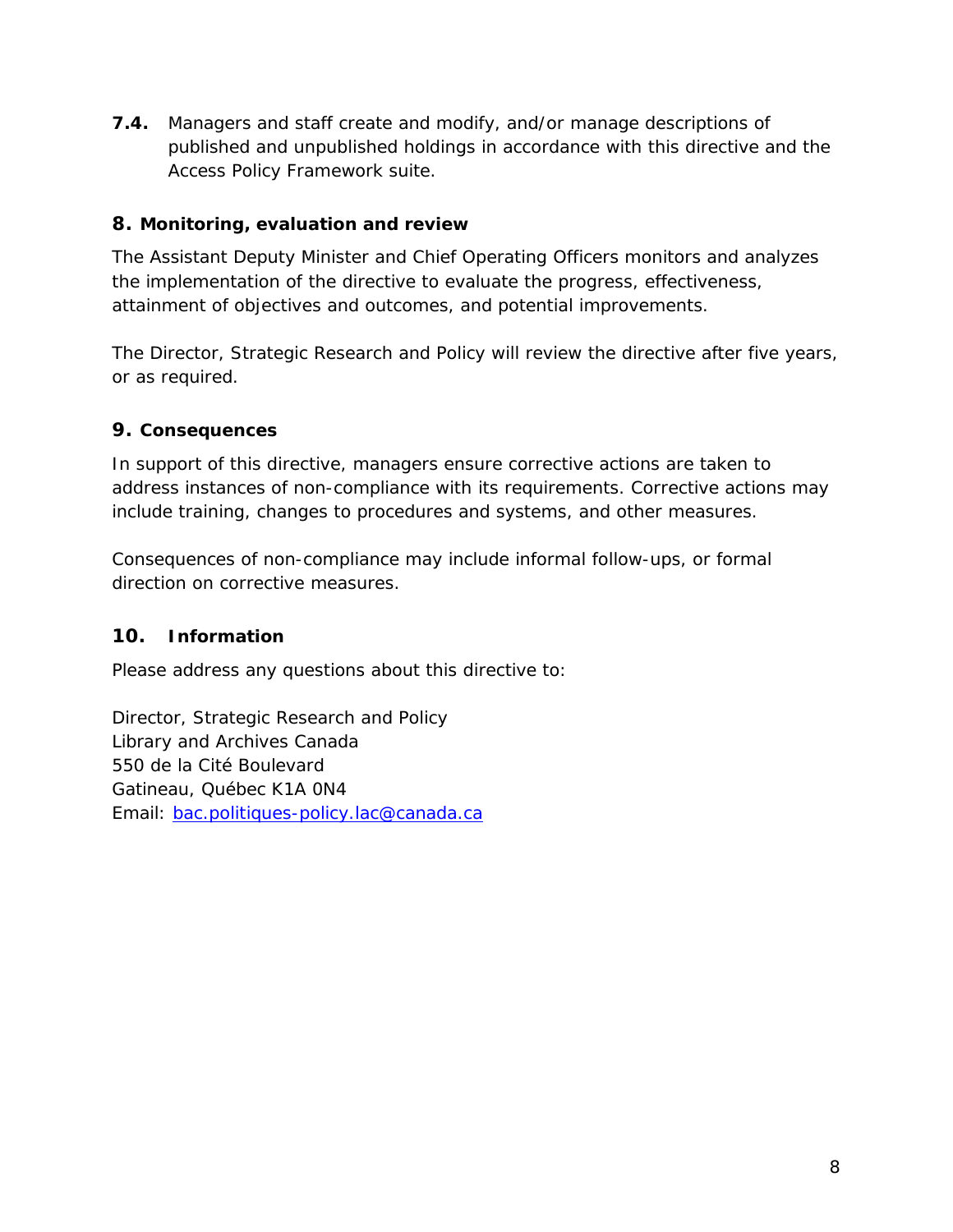#### <span id="page-8-0"></span>**Appendix A: Definitions**

See also section [3. Definitions](#page-1-0) and the Appendix A of the *[Access Policy Framework](http://www.bac-lac.gc.ca/eng/about-us/policy/Pages/access-policy.aspx)*.

#### **Descriptive metadata** *[Métadonnées descriptives]*

Information that establishes the intellectual content, access rights and physical attributes of documentary heritage to support its discovery.

#### **Finding Aids** *[Outil de recherche]*

Tools to help access and facilitate the retrieval of archival material. They include descriptive inventories such as file lists, volume lists and box lists, as well as conversion lists, card indices, file classification manuals, guides, accession registers, shelf lists and automated databases. Finding aids may be created by the originating department or by LAC staff.

#### **Harvesting** *[Moissonnage]*

The act of copying, transcribing, capturing or transferring metadata from digital and / or analogue information resources to support discoverability.

#### **Metadata** *[Métadonnées]*

Information used to contextualize, manage, preserve and provide access to documentary heritage.

#### **Published Holdings** *[***Ressources publiées***]*

Published holdings are library matters of every kind, nature and description resulting from the act of publishing and releasing for public distribution or sale. Publications include material such as books, maps, periodicals, documents, working or discussion papers, audio or video recordings, on-line/networked publications ( both static and dynamic), and compact discs. Publications can be in any format on or in which information is written, recorded, stored or reproduced.

#### **Unpublished Holdings** *[***Ressources non publiées***]*

Unpublished holdings include any documentary heritage material under the control of LAC which were not formally published on-line or through a publishing company intended for mass distribution before acquisition. Unpublished holdings may include correspondence, notes, graphic representations and audio-visual recordings regardless of physical form or characteristics.